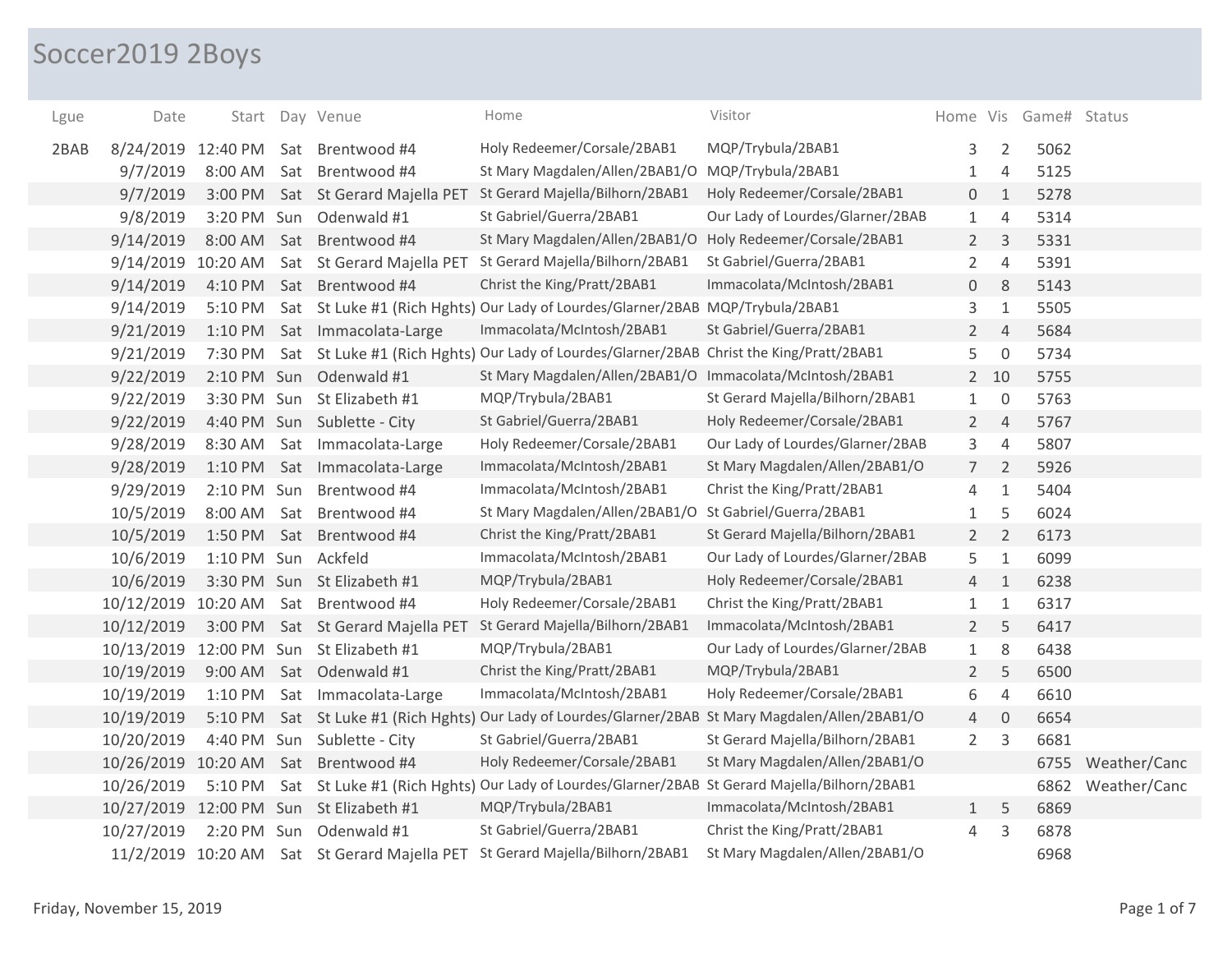| Lgue | Date               |                   |     | Start Day Venue                    | Home                                                     | Visitor                          |                |                | Home Vis Game# Status |                   |
|------|--------------------|-------------------|-----|------------------------------------|----------------------------------------------------------|----------------------------------|----------------|----------------|-----------------------|-------------------|
| 2BAB | 11/2/2019          |                   |     | 1:10 PM Sat Immacolata-Large       | Christ the King/Pratt/2BAB1                              | Our Lady of Lourdes/Glarner/2BAB | $2^{\circ}$    | 7              | 7024                  |                   |
|      | 11/3/2019          | 4:40 PM Sun       |     | Sublette - City                    | St Gabriel/Guerra/2BAB1                                  | Immacolata/McIntosh/2BAB1        | $\mathbf{1}$   | 8              | 7090                  |                   |
|      | 11/9/2019          | 8:00 AM           | Sat | Brentwood #4                       | St Mary Magdalen/Allen/2BAB1/O                           | Christ the King/Pratt/2BAB1      |                |                |                       | 7095 Vis Forfeit  |
|      | 11/9/2019 11:30 AM |                   |     | Sat St Gerard Majella PET          | Holy Redeemer/Corsale/2BAB1                              | St Gerard Majella/Bilhorn/2BAB1  |                |                | 7179                  |                   |
|      | 11/9/2019          | 1:50 PM           |     | Sat St Elizabeth #1                | MQP/Trybula/2BAB1                                        | St Gabriel/Guerra/2BAB1          |                |                | 5981                  |                   |
|      | 11/10/2019         | 2:10 PM Sun       |     | Brentwood #4                       | Our Lady of Lourdes/Glarner/2BAB St Gabriel/Guerra/2BAB1 |                                  |                |                | 7244                  |                   |
|      | 11/10/2019         | 3:20 PM Sun       |     | Brentwood #4                       | Christ the King/Pratt/2BAB1                              | St Mary Magdalen/Allen/2BAB1/O   |                |                | 7247                  |                   |
|      | 11/16/2019         | 10:20 AM          |     | Sat St Gerard Majella PET          | St Gerard Majella/Bilhorn/2BAB1                          | MQP/Trybula/2BAB1                |                |                | 7267                  |                   |
| 2BAB | 8/24/2019          | 8:00 AM           | Sat | Brentwood #4                       | St Mary Magdalen/Allen/2BAB2/O                           | St Gerard Majella/Ellis/2BAB2    | 3              | 2              | 5006                  |                   |
|      | 8/24/2019          | 9:10 AM           | Sat | Brentwood #4                       | Annunciation/Huster/2BAB2                                | St Gabriel/Irwin/2BAB2           | $2^{\circ}$    | 1              | 5020                  |                   |
|      |                    | 9/7/2019 11:00 AM |     | Sat VDOH Fathers Field             | St Peter/Miller/2BAB2                                    | MQP/Clinard/2BAB2                | 6              | 1              | 5203                  |                   |
|      |                    | 9/7/2019 12:40 PM | Sat | Brentwood #4                       | St Mary Magdalen/Allen/2BAB2/O                           | Annunciation/Huster/2BAB2        | 5              | $\overline{0}$ | 5237                  |                   |
|      | 9/7/2019           | 6:30 PM           |     | Sat St Gerard Majella PET          | St Gerard Majella/Ellis/2BAB2                            | St Gabriel/Irwin/2BAB2           | 6              | $\mathbf 0$    | 5290                  |                   |
|      | 9/8/2019           | 1:00 PM Sun       |     | Brentwood #4                       | St Mary Magdalen/Allen/2BAB2/O                           | St Peter/Miller/2BAB2            |                |                | 5298                  | Weather/Canc      |
|      | 9/14/2019          | 1:50 PM           | Sat | Brentwood #4                       | Annunciation/Huster/2BAB2                                | St Mary Magdalen/Allen/2BAB2/O   | 0              | 7              | 5465                  |                   |
|      | 9/15/2019          |                   |     | 12:00 PM Sun St Elizabeth #1       | MQP/Larrigan/2BAB2                                       | St Gerard Majella/Ellis/2BAB2    | $\mathbf{1}$   | 7              | 5513                  |                   |
|      | 9/15/2019          | 2:10 PM Sun       |     | Brentwood #4                       | St Gabriel/Irwin/2BAB2                                   | St Peter/Miller/2BAB2            | 0              | 6              | 5528                  |                   |
|      | 9/21/2019          | 8:00 AM           |     | Sat Ste Genevieve Small            | Annunciation/Huster/2BAB2                                | St Peter/Miller/2BAB2            | 0              | 3              | 5558                  |                   |
|      | 9/21/2019          | 1:50 PM           | Sat | St Elizabeth #1                    | MQP/Clinard/2BAB2                                        | St Gabriel/Irwin/2BAB2           | 7 <sup>7</sup> | 1              | 5699                  |                   |
|      | 9/22/2019          |                   |     | 4:40 PM Sun St Elizabeth #1        | MQP/Larrigan/2BAB2                                       | St Mary Magdalen/Allen/2BAB2/O   |                |                | 5765                  | Weather/Canc      |
|      | 9/28/2019          | 8:00 AM           | Sat | Brentwood #4                       | St Mary Magdalen/Allen/2BAB2/O                           | MQP/Clinard/2BAB2                | 4              | $\mathbf{1}$   | 5786                  |                   |
|      | 9/28/2019          | 1:50 PM           |     | Sat St Elizabeth #1                | St Peter/Miller/2BAB2                                    | MQP/Larrigan/2BAB2               | 5              | 3              | 5942                  |                   |
|      | 9/28/2019          | 3:00 PM           |     | Sat St Gerard Majella PET          | St Gerard Majella/Ellis/2BAB2                            | St Gabriel/Irwin/2BAB2           | 4              | 2              | 5964                  |                   |
|      | 10/5/2019          | 3:00 PM           |     | Sat Brentwood #4                   | St Peter/Miller/2BAB2                                    | St Mary Magdalen/Allen/2BAB2/O   | 4              | 6              | 6198                  |                   |
|      | 10/6/2019          |                   |     | 2:20 PM Sun St Elizabeth #1        | St Gabriel/Irwin/2BAB2                                   | MQP/Larrigan/2BAB2               | 4              | 5              | 6232                  |                   |
|      | 10/6/2019          | 4:40 PM Sun       |     | St Elizabeth #1                    | MQP/Clinard/2BAB2                                        | Annunciation/Huster/2BAB2        | 5              | $\mathbf{1}$   | 6241                  |                   |
|      | 10/12/2019         |                   |     | 11:30 AM Sat St Gerard Majella PET | St Peter/Miller/2BAB2                                    | St Gerard Majella/Ellis/2BAB2    | 8              | 3              | 6352                  |                   |
|      | 10/12/2019         | 12:30 PM          | Sat | Odenwald #1                        | Annunciation/Huster/2BAB2                                | MQP/Larrigan/2BAB2               | 0              | 1              | 6368                  |                   |
|      | 10/13/2019         |                   |     | 1:10 PM Sun St Elizabeth #1        | MQP/Clinard/2BAB2                                        | St Gerard Majella/Ellis/2BAB2    | 3              | 3              | 6445                  |                   |
|      | 10/13/2019         |                   |     | 2:10 PM Sun Brentwood #4           | St Gabriel/Irwin/2BAB2                                   | St Mary Magdalen/Allen/2BAB2/O   |                |                | 6449                  |                   |
|      | 10/19/2019         | 8:00 AM           |     | Sat Brentwood #4                   | St Mary Magdalen/Allen/2BAB2/O                           | St Gabriel/Irwin/2BAB2           | 4              | $\mathbf 0$    | 6477                  |                   |
|      | 10/19/2019         | 6:30 PM           |     | Sat St Gerard Majella PET          | St Gerard Majella/Ellis/2BAB2                            | Annunciation/Huster/2BAB2        | 6              | 0              | 6658                  |                   |
|      | 10/20/2019         |                   |     | 3:30 PM Sun St Elizabeth #1        | MQP/Larrigan/2BAB2                                       | MQP/Clinard/2BAB2                | 6              | 1              | 6677                  |                   |
|      | 10/26/2019         | 9:00 AM           |     | Sat Odenwald #1                    | MQP/Clinard/2BAB2                                        | Annunciation/Huster/2BAB2        | 9              | 0              | 6717                  |                   |
|      | 10/26/2019         |                   |     | 3:00 PM Sat St Gerard Majella PET  | St Gerard Majella/Ellis/2BAB2                            | St Peter/Miller/2BAB2            |                |                |                       | 6851 Weather/Canc |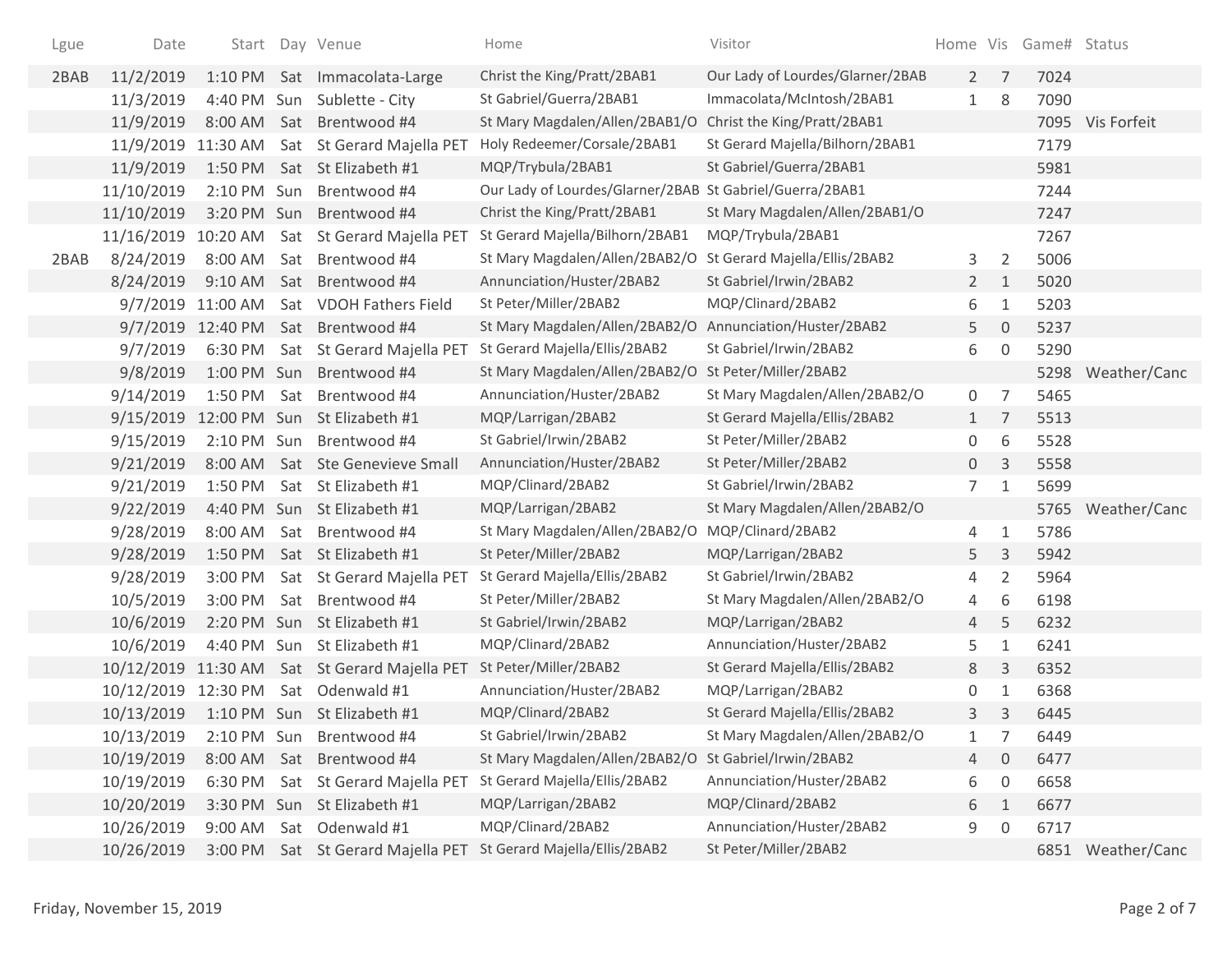| Lgue | Date                           |  | Start Day Venue                              | Home                                                                      | Visitor                          |                |                | Home Vis Game# Status |                   |
|------|--------------------------------|--|----------------------------------------------|---------------------------------------------------------------------------|----------------------------------|----------------|----------------|-----------------------|-------------------|
| 2BAB | 10/27/2019                     |  | 1:10 PM Sun St Elizabeth #1                  | MQP/Larrigan/2BAB2                                                        | Annunciation/Huster/2BAB2        | 4              | 0              | 6874                  |                   |
|      | 10/27/2019                     |  | 2:20 PM Sun Sublette - City                  | St Gabriel/Irwin/2BAB2                                                    | MQP/Clinard/2BAB2                |                |                | 6880                  | Weather/Canc      |
|      |                                |  | 11/2/2019 11:30 AM Sat St Gerard Majella PET | St Gerard Majella/Ellis/2BAB2                                             | MQP/Larrigan/2BAB2               |                |                | 6996                  |                   |
|      | 11/3/2019                      |  | 3:30 PM Sun St Elizabeth #1                  | MQP/Clinard/2BAB2                                                         | St Peter/Miller/2BAB2            | $\overline{4}$ | $\overline{0}$ | 7086                  |                   |
|      |                                |  | 11/9/2019 12:40 PM Sat Brentwood #4          | St Mary Magdalen/Allen/2BAB2/O                                            | St Gerard Majella/Ellis/2BAB2    |                |                | 7196                  |                   |
|      | 11/9/2019                      |  | 1:40 PM Sat Odenwald #1                      | Annunciation/Huster/2BAB2                                                 | St Peter/Miller/2BAB2            | $\overline{0}$ | $\overline{4}$ | 7210                  |                   |
|      |                                |  | 11/10/2019 12:00 PM Sun St Elizabeth #1      | MQP/Larrigan/2BAB2                                                        | MQP/Clinard/2BAB2                |                |                | 7236                  |                   |
|      | 11/17/2019                     |  | 4:40 PM Sun Sublette - City                  | St Gabriel/Irwin/2BAB2                                                    | MQP/Larrigan/2BAB2               |                |                | 7286                  |                   |
| 2BC1 | 8/24/2019                      |  | 9:10 AM Sat St Paul #2 Field                 | Christ Comm Luth/Hugo/2BC1                                                | St Stephen/Lorenz/2BC1           | 0              | 3              | 5022                  |                   |
|      |                                |  | 8/24/2019 10:20 AM Sat Brentwood #4          | St Michael/DeBoer/2BC1                                                    | Holy Redeemer/Martin/2BC1        | $\overline{0}$ | $\overline{4}$ | 5032                  |                   |
|      | 8/25/2019                      |  | 3:20 PM Sun Brentwood #4                     | St Marg of Scotland/Boggess/2BC1                                          | Sacred Heart VP/Huff/2BC1/F      |                |                |                       | 5112 Weather/Canc |
|      |                                |  |                                              | 9/7/2019 11:30 AM Sat Sacred Heart VP Field #Christ Comm Luth/Hugo/2BC1   | Sacred Heart VP/Huff/2BC1/F      | 8              | $\mathbf 0$    | 5214                  |                   |
|      | 9/7/2019                       |  | 2:00 PM Sat Odenwald #1                      | St Michael/DeBoer/2BC1                                                    | St Marg of Scotland/Boggess/2BC1 | $\overline{4}$ | $\overline{0}$ | 5264                  |                   |
|      | 9/8/2019                       |  | 1:00 PM Sun Odenwald #1                      | St Stephen/Lorenz/2BC1                                                    | Holy Redeemer/Martin/2BC1        | 0              | $\overline{7}$ | 5300                  |                   |
|      |                                |  |                                              | 9/14/2019 11:30 AM Sat St Gerard Majella PET St Gerard Majella/Barr/2BC1  | St Michael/DeBoer/2BC1           | 4              | $\overline{4}$ | 5421                  |                   |
|      | 9/14/2019 12:30 PM Sat Ackfeld |  |                                              | Holy Redeemer/Martin/2BC1                                                 | St Stephen/Lorenz/2BC1           | 6              | 3              | 5434                  |                   |
|      |                                |  |                                              | 9/14/2019 12:40 PM Sat Sacred Heart VP Field #Sacred Heart VP/Huff/2BC1/F | St Marg of Scotland/Boggess/2BC1 | $\overline{2}$ | $\mathsf{3}$   | 5444                  |                   |
|      | 9/15/2019                      |  | 2:20 PM Sun Sublette - City                  | St Joan of Arc/Visintine/2BC1                                             | Christ Comm Luth/Hugo/2BC1       | 5              | 1              | 5535                  |                   |
|      | 9/15/2019                      |  | 3:20 PM Sun Odenwald #1                      | St Marg of Scotland/Boggess/2BC1                                          | St Michael/DeBoer/2BC1           | $\overline{0}$ | 5              | 5538                  |                   |
|      |                                |  |                                              | 9/21/2019 10:20 AM Sat Sacred Heart VP Field #Sacred Heart VP/Huff/2BC1/F | St Stephen/Lorenz/2BC1           | $\mathbf{1}$   | 2              | 5619                  |                   |
|      | 9/21/2019                      |  | 3:10 PM Sat Odenwald #1                      | Christ Comm Luth/Hugo/2BC1                                                | St Michael/DeBoer/2BC1           | $\overline{4}$ | 3              | 5614                  |                   |
|      | 9/22/2019                      |  | 1:00 PM Sun Odenwald #1                      | St Marg of Scotland/Boggess/2BC1                                          | St Joan of Arc/Visintine/2BC1    | 4              | $\overline{2}$ | 5745                  |                   |
|      | 9/22/2019                      |  | 3:20 PM Sun Odenwald #1                      | Holy Redeemer/Martin/2BC1                                                 | Christ Comm Luth/Hugo/2BC1       | 5              | $\mathbf{0}$   | 5761                  |                   |
|      |                                |  | 9/28/2019 12:40 PM Sat St Gerard Majella PET | Holy Redeemer/Martin/2BC1                                                 | St Gerard Majella/Barr/2BC1      | 5              | 1              | 5920                  |                   |
|      |                                |  |                                              | 9/28/2019 12:40 PM Sat Sacred Heart VP Field #Sacred Heart VP/Huff/2BC1/F | St Joan of Arc/Visintine/2BC1    | 1              | 3              | 5917                  |                   |
|      | 9/29/2019                      |  | 1:10 PM Sun Sublette - City                  | St Joan of Arc/Visintine/2BC1                                             | St Gerard Majella/Barr/2BC1      | 4              | $\mathbf 0$    | 5993                  |                   |
|      | 9/29/2019                      |  | 2:20 PM Sun Sublette - City                  | St Stephen/Lorenz/2BC1                                                    | St Marg of Scotland/Boggess/2BC1 | $\mathbf{2}$   | 3              | 5998                  |                   |
|      |                                |  | 10/5/2019 10:20 AM Sat St Gerard Majella PET | St Gerard Majella/Barr/2BC1                                               | Sacred Heart VP/Huff/2BC1/F      | 0              | $\mathbf 0$    | 6089                  |                   |
|      | 10/5/2019                      |  | 1:50 PM Sat Ste Genevieve Small              | St Stephen/Lorenz/2BC1                                                    | St Gerard Majella/Barr/2BC1      | $2^{\circ}$    | 7              | 6183                  |                   |
|      |                                |  | 10/6/2019 12:00 PM Sun Sublette - City       | St Marg of Scotland/Boggess/2BC1 Holy Redeemer/Martin/2BC1                |                                  | 1              | 6              | 6216                  |                   |
|      | 10/6/2019                      |  | 1:00 PM Sun Odenwald #1                      | St Michael/DeBoer/2BC1                                                    | Sacred Heart VP/Huff/2BC1/F      | 5              | $\overline{2}$ | 6221                  |                   |
|      | 10/6/2019                      |  | 3:30 PM Sun Sublette - City                  | Christ Comm Luth/Hugo/2BC1                                                | St Joan of Arc/Visintine/2BC1    | 4              | $\overline{4}$ | 6240                  |                   |
|      | 10/12/2019                     |  | 9:00 AM Sat Odenwald #1                      | St Michael/DeBoer/2BC1                                                    | St Gerard Majella/Barr/2BC1      | $7^{\circ}$    | 3              | 6284                  |                   |
|      |                                |  | 10/12/2019 11:30 AM Sat Brentwood #4         | Holy Redeemer/Martin/2BC1                                                 | Christ Comm Luth/Hugo/2BC1       | 3              | $\mathbf 0$    | 6343                  |                   |
|      | 10/13/2019                     |  | 2:20 PM Sun Sublette - City                  | St Joan of Arc/Visintine/2BC1                                             | St Stephen/Lorenz/2BC1           | $2^{\circ}$    | 2              | 6452                  |                   |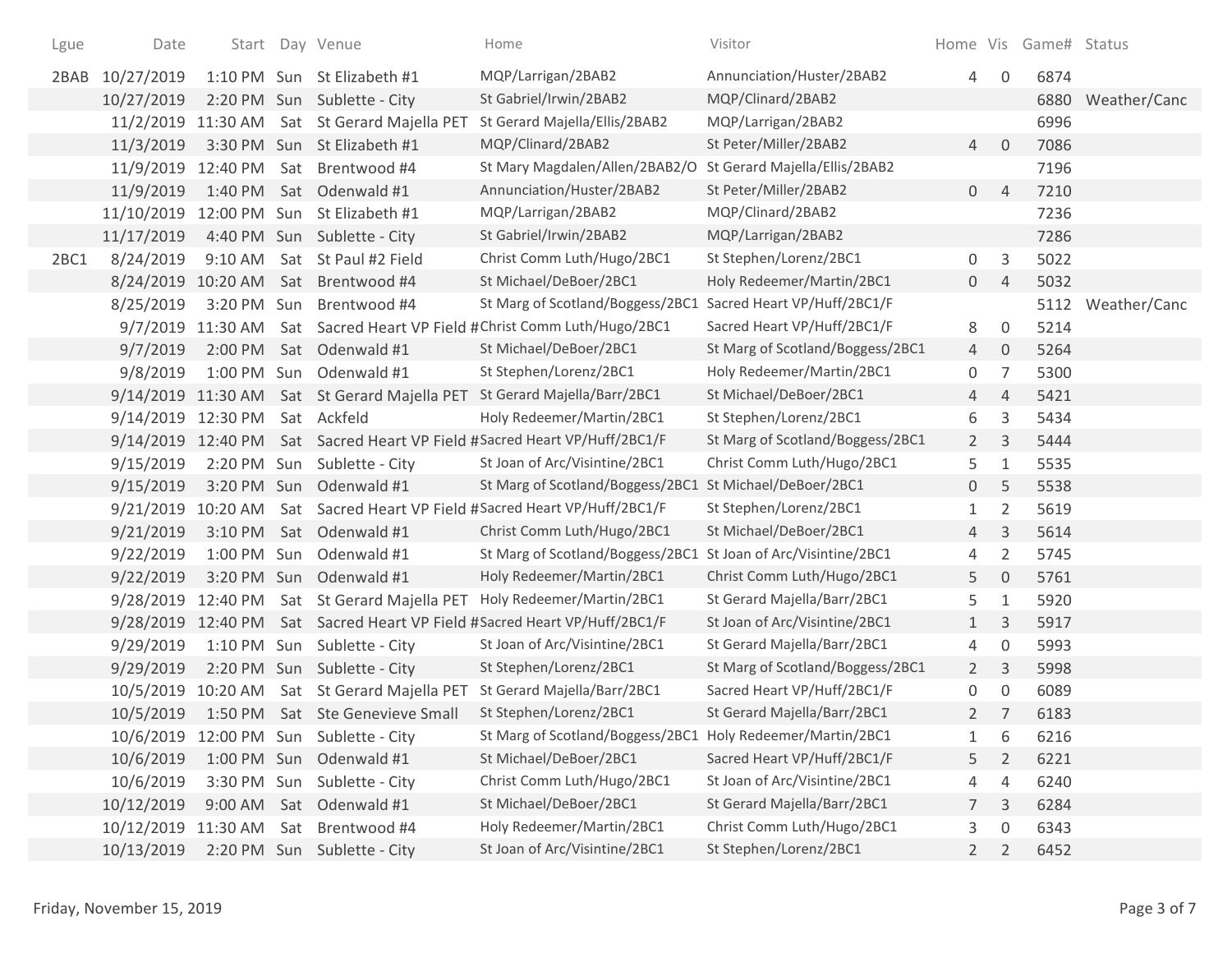| Lgue             | Date                            |                       | Start Day Venue                               | Home                                                                       | Visitor                          |                |                | Home Vis Game# Status |              |
|------------------|---------------------------------|-----------------------|-----------------------------------------------|----------------------------------------------------------------------------|----------------------------------|----------------|----------------|-----------------------|--------------|
| 2BC1             |                                 |                       |                                               | 10/19/2019 11:30 AM Sat St Gerard Majella PET Christ Comm Luth/Hugo/2BC1   | St Gerard Majella/Barr/2BC1      | 3              | 1              | 6578                  |              |
|                  |                                 |                       | 10/20/2019 12:00 PM Sun Odenwald #1           | St Joan of Arc/Visintine/2BC1                                              | St Michael/DeBoer/2BC1           | 3              | 5              | 6661                  |              |
|                  | 10/26/2019 10:10 AM             |                       | Sat Odenwald #1                               | St Michael/DeBoer/2BC1                                                     | St Stephen/Lorenz/2BC1           | 3              | $\mathbf{1}$   | 6752                  |              |
|                  | 10/26/2019 12:40 PM             |                       |                                               | Sat Sacred Heart VP Field #Sacred Heart VP/Huff/2BC1/F                     | Holy Redeemer/Martin/2BC1        |                | $0$ 10         | 6808                  |              |
|                  | 10/26/2019                      | 1:50 PM               | Sat St Gerard Majella PET                     | St Gerard Majella/Barr/2BC1                                                | St Marg of Scotland/Boggess/2BC1 |                |                | 6831                  | Weather/Canc |
|                  | 11/2/2019                       | 8:00 AM               | Sat Brentwood #4                              | Holy Redeemer/Martin/2BC1                                                  | St Joan of Arc/Visintine/2BC1    |                |                | 6899                  |              |
|                  |                                 |                       | 11/3/2019 12:00 PM Sun Odenwald #1            | St Marg of Scotland/Boggess/2BC1                                           | Christ Comm Luth/Hugo/2BC1       | $\mathbf{1}$   | 5              | 7072                  |              |
|                  |                                 |                       | 11/3/2019 12:00 PM Sun Sublette - City        | St Stephen/Lorenz/2BC1                                                     | Sacred Heart VP/Huff/2BC1/F      | 15             | $\mathbf 0$    | 7074                  |              |
|                  | 11/8/2019                       | 6:10 PM               | Fri St Gerard Majella PET                     | St Gerard Majella/Barr/2BC1                                                | St Joan of Arc/Visintine/2BC1    |                |                | 7093                  |              |
|                  | 11/9/2019                       | 12:30 PM              | Sat Odenwald #1                               | Holy Redeemer/Martin/2BC1                                                  | St Michael/DeBoer/2BC1           | $\mathbf{1}$   | 5              | 7193                  |              |
|                  | 11/10/2019                      | 1:10 PM Sun Tilles #2 |                                               | St Joan of Arc/Visintine/2BC1                                              | St Marg of Scotland/Boggess/2BC1 |                |                | 7282                  |              |
|                  | 11/10/2019                      |                       | 2:20 PM Sun Sublette - City                   | St Stephen/Lorenz/2BC1                                                     | Christ Comm Luth/Hugo/2BC1       |                |                | 7246                  |              |
|                  |                                 |                       | 11/16/2019 11:30 AM Sat St Gerard Majella PET | St Gerard Majella/Barr/2BC1                                                | Sacred Heart VP/Huff/2BC1/F      |                |                | 7273                  |              |
| 2BC <sub>2</sub> | 8/24/2019                       | 1:50 PM               | Sat Brentwood #4                              | Holy Redeemer/Sebek/2BC2                                                   | St Marg of Scotland/Moss/2BC2    | $\overline{2}$ | 1              | 5076                  |              |
|                  | 8/24/2019                       | 2:00 PM               | Sat Odenwald #1                               | Annunciation/Rengel/2BC2                                                   | St Raphael/Morrell/2BC2          | 6              | $\mathbf 0$    | 5078                  |              |
|                  | 8/25/2019                       |                       | 1:00 PM Sun Odenwald #1                       | Christ Comm Luth/O'Brien/2BC2                                              | St Ambrose/Palmer/2BC2           | 4              | 5              | 5104                  |              |
|                  | 9/7/2019                        | 1:50 PM               | Sat St Gerard Majella PET                     | St Peter/Kell /2BC2                                                        | St Marg of Scotland/Moss/2BC2    | 3              | $\overline{2}$ | 5262                  |              |
|                  | 9/7/2019                        | 3:10 PM               | Sat Odenwald #1                               | Annunciation/Rengel/2BC2                                                   | Holy Redeemer/Sebek/2BC2         | $\overline{2}$ | $\overline{4}$ | 5280                  |              |
|                  | 9/8/2019                        | 2:10 PM Sun           | Brentwood #4                                  | Christ Comm Luth/O'Brien/2BC2                                              | Annunciation/Rengel/2BC2         |                |                | 5304                  | Weather/Canc |
|                  | 9/8/2019                        | 2:10 PM Sun           | Odenwald #1                                   | St Ambrose/Palmer/2BC2                                                     | Sacred Heart VP/Huff/2BC2/H      | 8              | $\overline{4}$ | 5307                  |              |
|                  | 9/14/2019 10:20 AM              |                       |                                               | Sat Sacred Heart VP Field #Christ Comm Luth/O'Brien/2BC2                   | Sacred Heart VP/Huff/2BC2/H      | 3              | 1              | 5388                  |              |
|                  | 9/14/2019                       | 2:50 PM Sat Ackfeld   |                                               | Holy Redeemer/Sebek/2BC2                                                   | St Raphael/Morrell/2BC2          | 11             | $\overline{2}$ | 5486                  |              |
|                  | 9/15/2019                       |                       | 1:00 PM Sun Odenwald #1                       | Annunciation/Rengel/2BC2                                                   | St Peter/Kell /2BC2              | 2              | 3              | 5521                  |              |
|                  | 9/15/2019                       |                       | 3:30 PM Sun Sublette - City                   | St Marg of Scotland/Moss/2BC2                                              | St Ambrose/Palmer/2BC2           | $\overline{4}$ | $\mathbf{1}$   | 5542                  |              |
|                  | 9/21/2019                       | 8:00 AM               | Sat Buder#8                                   | St Peter/Kell /2BC2                                                        | Holy Redeemer/Sebek/2BC2         | $\mathbf{1}$   | 6              | 5559                  |              |
|                  |                                 |                       | 9/22/2019 12:00 PM Sun Sublette - City        | St Raphael/Morrell/2BC2                                                    | Christ Comm Luth/O'Brien/2BC2    |                | $0$ 13         | 5741                  |              |
|                  | 9/22/2019                       |                       | 1:10 PM Sun Sublette - City                   | St Ambrose/Palmer/2BC2                                                     | Annunciation/Rengel/2BC2         | 2              | 2              | 5751                  |              |
|                  | 9/28/2019                       | 9:00 AM               | Sat Ackfeld                                   | St Peter/Kell /2BC2                                                        | Holy Redeemer/Sebek/2BC2         | $\overline{4}$ | 3              | 5809                  |              |
|                  | 9/29/2019                       |                       | 2:10 PM Sun Odenwald #1                       | St Ambrose/Palmer/2BC2                                                     | St Peter/Kell /2BC2              | 4              | $\overline{2}$ | 5996                  |              |
|                  | 9/29/2019                       |                       | 3:30 PM Sun Sublette - City                   | St Marg of Scotland/Moss/2BC2                                              | Christ Comm Luth/O'Brien/2BC2    | 1              | 4              | 6004                  |              |
|                  | 10/5/2019 11:15 AM Sat Ackfeld  |                       |                                               | Holy Redeemer/Sebek/2BC2                                                   | St Ambrose/Palmer/2BC2           | 4              | 1              | 6107                  |              |
|                  | 10/5/2019 12:40 PM Sat Buder #8 |                       |                                               | St Peter/Kell /2BC2                                                        | Christ Comm Luth/O'Brien/2BC2    | $\mathbf{2}$   | $\overline{4}$ | 6146                  |              |
|                  | 10/6/2019                       |                       | 1:10 PM Sun Sublette - City                   | St Ambrose/Palmer/2BC2                                                     | Holy Redeemer/Sebek/2BC2         | 4              | 3              | 6225                  |              |
|                  | 10/6/2019                       |                       | 2:10 PM Sun Odenwald #1                       | St Raphael/Morrell/2BC2                                                    | St Marg of Scotland/Moss/2BC2    | $\overline{0}$ | 7              | 6228                  |              |
|                  |                                 |                       |                                               | 10/12/2019 10:20 AM Sat Sacred Heart VP Field #Sacred Heart VP/Huff/2BC2/H | St Peter/Kell /2BC2              | 0              | 4              | 6322                  |              |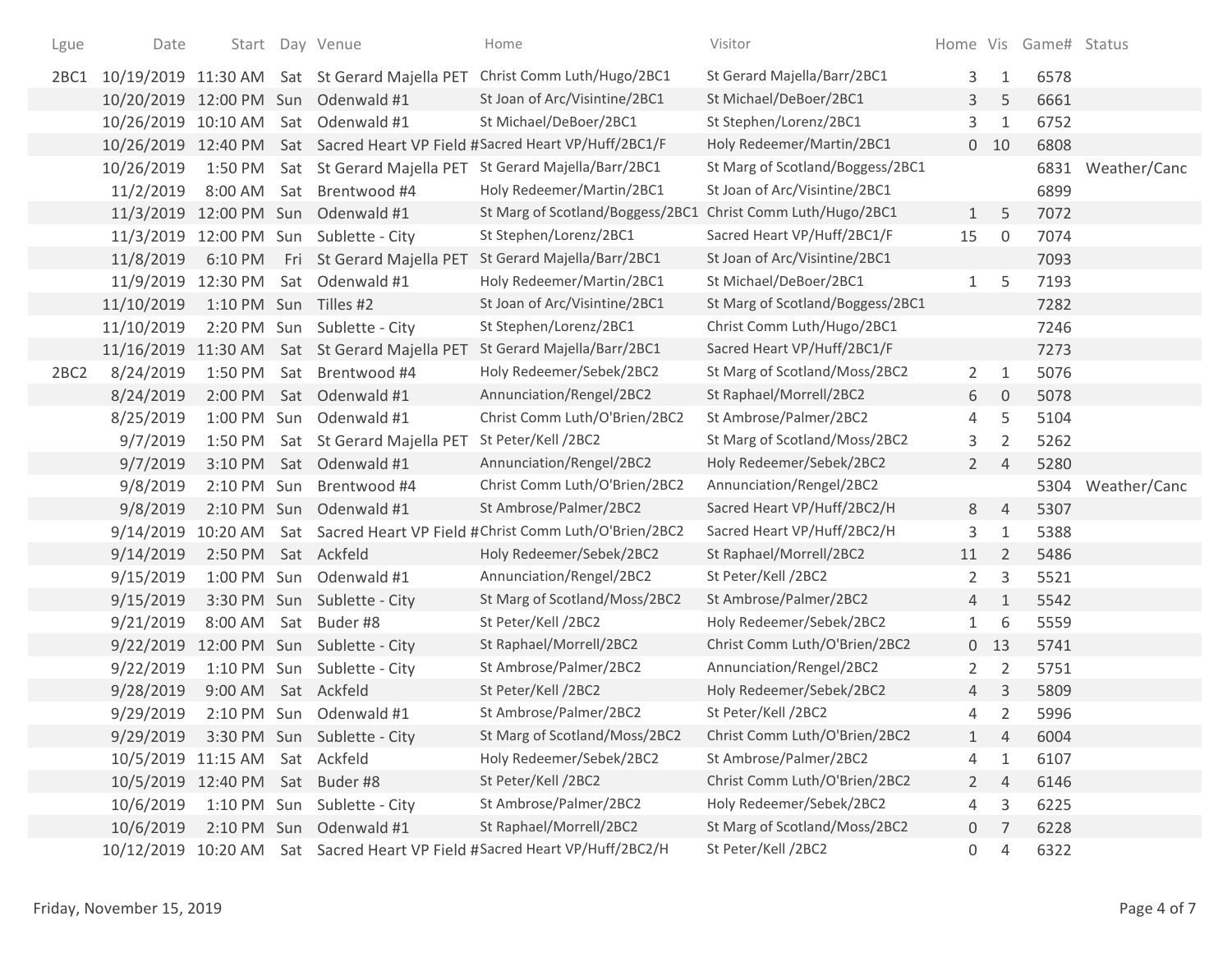| Lgue             | Date                             |                      | Start Day Venue                            | Home                                                   | Visitor                       |                |                | Home Vis Game# Status |                   |
|------------------|----------------------------------|----------------------|--------------------------------------------|--------------------------------------------------------|-------------------------------|----------------|----------------|-----------------------|-------------------|
| 2BC <sub>2</sub> | 10/13/2019                       |                      | 3:30 PM Sun Sublette - City                | Christ Comm Luth/O'Brien/2BC2                          | St Raphael/Morrell/2BC2       | 10             | $\overline{0}$ | 6455                  |                   |
|                  | 10/13/2019                       |                      | 4:40 PM Sun St Elizabeth #2                | St Marg of Scotland/Moss/2BC2                          | Annunciation/Rengel/2BC2      | 2              | $\mathbf{1}$   | 6456                  |                   |
|                  | 10/20/2019                       |                      | 12:00 PM Sun Sublette - City               | St Ambrose/Palmer/2BC2                                 | St Raphael/Morrell/2BC2       | 5              | $\mathbf{0}$   | 6665                  |                   |
|                  | 10/20/2019                       |                      | 1:10 PM Sun Odenwald #1                    | St Marg of Scotland/Moss/2BC2                          | Holy Redeemer/Sebek/2BC2      | 0              | 3              | 6669                  |                   |
|                  | 10/20/2019                       |                      | 1:10 PM Sun St Elizabeth #2                | Christ Comm Luth/O'Brien/2BC2                          | St Peter/Kell /2BC2           | $\overline{0}$ | $\overline{2}$ | 6670                  |                   |
|                  | 10/26/2019 10:10 AM              |                      | Sat Sublette - City                        | St Raphael/Morrell/2BC2                                | Sacred Heart VP/Huff/2BC2/H   |                |                | 5984                  | Weather/Canc      |
|                  | 10/26/2019                       |                      | 1:50 PM Sat Brentwood #4                   | Holy Redeemer/Sebek/2BC2                               | Christ Comm Luth/O'Brien/2BC2 |                |                | 6827                  | Weather/Canc      |
|                  | 10/26/2019                       | 3:00 PM              | Sat Ste Genevieve Small                    | St Peter/Kell /2BC2                                    | St Raphael/Morrell/2BC2       |                |                | 6852                  | Weather/Canc      |
|                  | 10/27/2019                       |                      | 12:00 PM Sun Odenwald #1                   | Annunciation/Rengel/2BC2                               | Sacred Heart VP/Huff/2BC2/H   | 8              | 3              | 6868                  |                   |
|                  | 10/27/2019                       | 3:30 PM Sun          | Sublette - City                            | St Ambrose/Palmer/2BC2                                 | St Marg of Scotland/Moss/2BC2 |                |                | 6885                  | Weather/Canc      |
|                  | 11/2/2019 10:20 AM               |                      |                                            | Sat Sacred Heart VP Field #Sacred Heart VP/Huff/2BC2/H | St Marg of Scotland/Moss/2BC2 | 1              | $\overline{0}$ | 6965                  |                   |
|                  | 11/2/2019                        | 1:40 PM              | Sat Odenwald #1                            | Christ Comm Luth/O'Brien/2BC2                          | Annunciation/Rengel/2BC2      | 6              | $\overline{0}$ | 7034                  |                   |
|                  | 11/3/2019                        |                      | 1:10 PM Sun Odenwald #1                    | St Raphael/Morrell/2BC2                                | Annunciation/Rengel/2BC2      | $\mathbf{1}$   | 5              | 7077                  |                   |
|                  | 11/3/2019                        |                      | 2:20 PM Sun Odenwald #1                    | St Marg of Scotland/Moss/2BC2                          | St Peter/Kell /2BC2           | $\overline{2}$ | 3              | 7080                  |                   |
|                  | 11/9/2019                        | 9:00 AM              | Sat Odenwald #1                            | Annunciation/Rengel/2BC2                               | St Ambrose/Palmer/2BC2        | $\mathbf{1}$   | $\mathbf{1}$   | 7117                  |                   |
|                  | 11/10/2019                       |                      | 3:30 PM Sun Sublette - City                | St Raphael/Morrell/2BC2                                | Holy Redeemer/Sebek/2BC2      |                |                | 7250                  |                   |
| 2BC3             | 9/7/2019                         | 12:30 PM             | Sat VDOH Fathers Field                     | Villa/Weis/2BC3                                        | St Peter/Muyco/2BC3           | $\mathbf{1}$   | $\overline{0}$ | 5236                  |                   |
|                  | 9/7/2019                         | 1:30 PM              | Sat VDOH Fathers Field                     | St Peter/VanDover/2BC3                                 | St Roch&LF/Harris/2BC3        | 5              | $\mathbf{0}$   | 5252                  |                   |
|                  | 9/14/2019                        | $9:10$ AM            | Sat Brentwood #4                           | St Roch&LF/Harris/2BC3                                 | Villa/Weis/2BC3               | 1              | 4              | 5361                  |                   |
|                  | 9/14/2019                        | 3:00 PM              | Sat Ste Genevieve Small                    | St Peter/Muyco/2BC3                                    | St Peter/VanDover/2BC3        | $\mathbf{2}$   | 1              | 5495                  |                   |
|                  | 9/15/2019                        |                      | 1:00 PM Sun St Paul #1 Field               | St Peter/VanDover/2BC3                                 | St Paul/Lampe/2BC3            | 5              | $\overline{2}$ | 5522                  |                   |
|                  | 9/21/2019                        | 8:00 AM              | Sat St Paul #2 Field                       | St Peter/Muyco/2BC3                                    | St Paul/Lampe/2BC3            | $\mathbf{1}$   | $\mathbf{1}$   | 5571                  |                   |
|                  | 9/21/2019                        | 9:10 AM              | Sat St Paul #2 Field                       | St Paul/Lampe/2BC3                                     | St Peter/VanDover/2BC3        | 0              | 1              | 5594                  |                   |
|                  | 9/21/2019                        | 9:10 AM              | Sat Buder#8                                | St Peter/Muyco/2BC3                                    | St Roch&LF/Harris/2BC3        | 5              | 3              | 5588                  |                   |
|                  | 9/28/2019                        | $9:10$ AM            | Sat Buder#8                                | St Peter/VanDover/2BC3                                 | St Peter/Muyco/2BC3           | 1              | 4              | 5819                  |                   |
|                  | 9/28/2019 11:30 AM               |                      | Sat Brentwood #4                           | St Roch&LF/Harris/2BC3                                 | St Peter/VanDover/2BC3        | 3              | $\overline{2}$ | 5883                  |                   |
|                  | 9/28/2019 12:30 PM               |                      | Sat VDOH Fathers Field                     | Villa/Weis/2BC3                                        | St Paul/Lampe/2BC3            | 4              | 2              | 5915                  |                   |
|                  |                                  |                      | 10/5/2019 11:30 AM Sat Brentwood #4        | St Roch&LF/Harris/2BC3                                 | St Paul/Lampe/2BC3            | 4              | 0              | 6112                  |                   |
|                  | 10/5/2019                        | 1:50 PM Sat Buder #8 |                                            | St Peter/VanDover/2BC3                                 | Villa/Weis/2BC3               | $\overline{0}$ | 5              | 6174                  |                   |
|                  | 10/6/2019                        |                      | 1:00 PM Sun St Paul #2 Field               | St Paul/Lampe/2BC3                                     | Villa/Weis/2BC3               | 1              | 2              | 6223                  |                   |
|                  | 10/12/2019                       |                      | 8:00 AM Sat Buder #8                       | St Peter/Muyco/2BC3                                    | Villa/Weis/2BC3               | $\mathbf{1}$   | $\overline{2}$ | 6261                  |                   |
|                  | 10/12/2019 10:20 AM Sat Buder #8 |                      |                                            | St Peter/VanDover/2BC3                                 | St Paul/Lampe/2BC3            | $\mathbf{1}$   | 3              | 6318                  |                   |
|                  | 10/19/2019                       | 9:00 AM              | Sat VDOH Fathers Field                     | Villa/Weis/2BC3                                        | St Roch&LF/Harris/2BC3        | 3              | 3              | 6506                  |                   |
|                  | 10/19/2019                       | $9:10$ AM            | Sat St Paul #2 Field                       | St Paul/Lampe/2BC3                                     | St Peter/Muyco/2BC3           | 3              | 5              | 6516                  |                   |
|                  |                                  |                      | 10/26/2019 10:00 AM Sat VDOH Fathers Field | Villa/Weis/2BC3                                        | St Peter/VanDover/2BC3        |                |                |                       | 6750 Weather/Canc |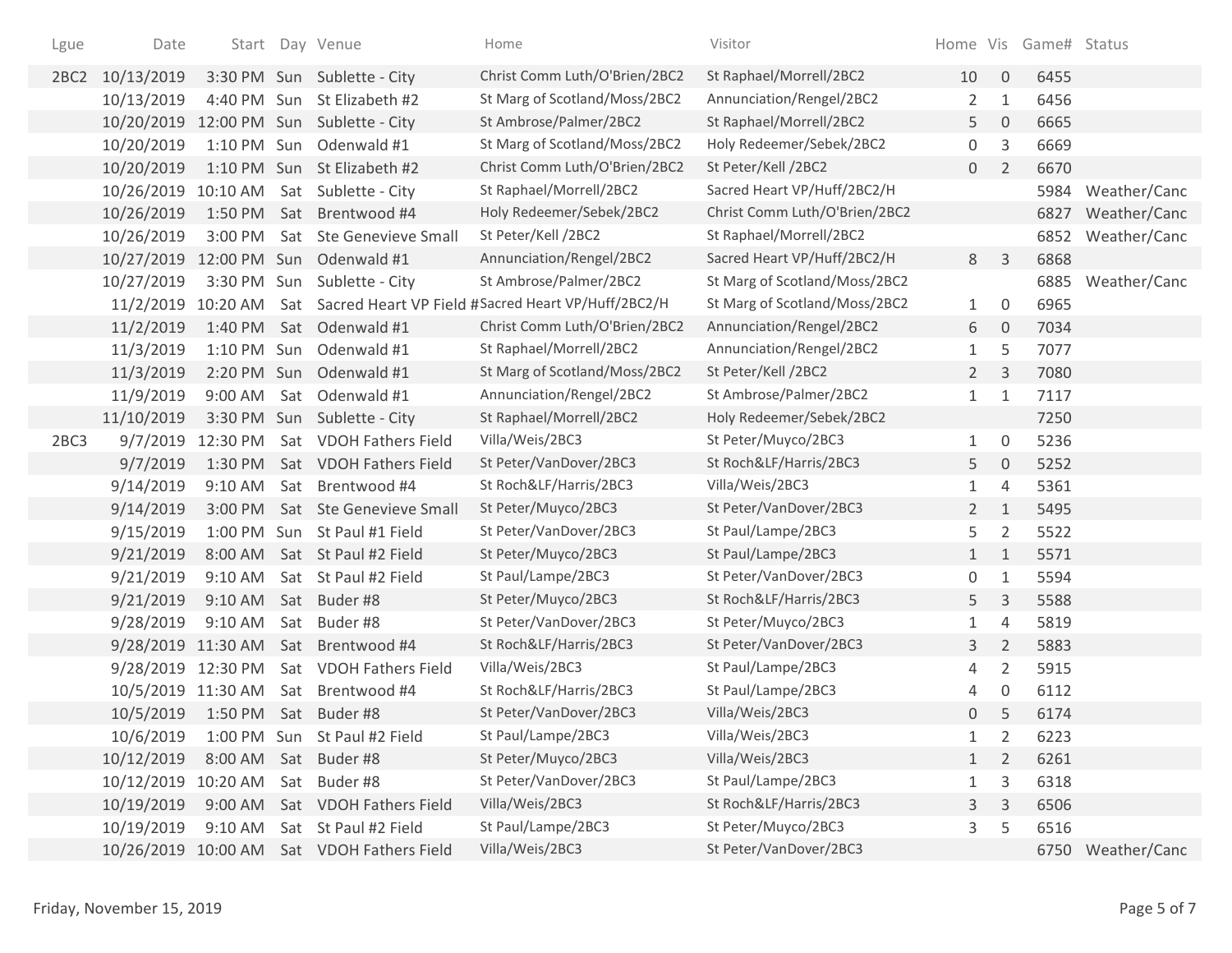| Lgue | Date               |             | Start Day Venue                            | Home                                                 | Visitor                       |                |                | Home Vis Game# Status |                   |
|------|--------------------|-------------|--------------------------------------------|------------------------------------------------------|-------------------------------|----------------|----------------|-----------------------|-------------------|
| 2BC3 |                    |             | 10/26/2019 11:30 AM Sat Brentwood #4       | St Roch&LF/Harris/2BC3                               | St Peter/Muyco/2BC3           |                |                |                       | 6783 Weather/Canc |
|      |                    |             | 11/2/2019 11:00 AM Sat VDOH Fathers Field  | Villa/Weis/2BC3                                      | St Peter/VanDover/2BC3        | 4              | 3              | 6983                  |                   |
|      |                    |             | 11/2/2019 11:30 AM Sat Ste Genevieve Small | St Roch&LF/Harris/2BC3                               | St Peter/Muyco/2BC3           | 1              | $\overline{2}$ | 6997                  |                   |
|      |                    |             | 11/9/2019 10:20 AM Sat Brentwood #4        | Villa/Weis/2BC3                                      | St Roch&LF/Harris/2BC3        |                |                | 7148                  |                   |
|      | 11/10/2019         |             | 1:00 PM Sun St Paul #2 Field               | St Peter/Muyco/2BC3                                  | St Paul/Lampe/2BC3            |                |                | 7157                  |                   |
|      | 11/16/2019         | $9:10$ AM   | Sat St Paul #2 Field                       | St Paul/Lampe/2BC3                                   | St Roch&LF/Harris/2BC3        |                |                | 7264                  |                   |
| 2BD  | 8/24/2019          | 10:10 AM    | Sat St John Paul II Lower                  | St John Paul II/Dooley/2BD                           | St Frances Cabrini/Lehrer/2BD |                |                |                       | 5031 Vis Forfeit  |
|      | 8/25/2019          |             | 1:00 PM Sun Brentwood #4                   | St Mary Magdalen/Allen/2BD/T                         | Our Lady of Prov/Ebel/2BD     |                |                |                       | 5101 Weather/Canc |
|      | 9/7/2019           | $9:10$ AM   | Sat Brentwood #4                           | Holy Redeemer/Sanders/2BD                            | Ste Genevieve/Manz/2BD        | 1              | 9              | 5154                  |                   |
|      | 9/7/2019           | 9:10 AM     | Sat Our Lady of Prov Field                 | St Peter/Jokerst/2BD                                 | Our Lady of Prov/Ebel/2BD     | 1              | $\overline{4}$ | 5158                  |                   |
|      | 9/14/2019          | $9:00$ AM   | Sat St John Paul II Lower                  | St John Paul II/Dooley/2BD                           | Holy Redeemer/Sanders/2BD     | 3              | $\mathbf 0$    | 5356                  |                   |
|      | 9/14/2019          | 1:50 PM     | Sat Ste Genevieve Small                    | Ste Genevieve/Manz/2BD                               | Our Lady of Prov/Ebel/2BD     | 3              | 1              | 5472                  |                   |
|      | 9/15/2019          |             | 3:20 PM Sun Brentwood #4                   | St Cecilia/Delgado/2BD                               | St Mary Magdalen/Allen/2BD/T  | 3              | $\overline{4}$ | 5536                  |                   |
|      | 9/15/2019          |             | 4:40 PM Sun Sublette - City                | St Frances Cabrini/Lehrer/2BD                        | St Peter/Jokerst/2BD          |                | $0$ 11         | 5544                  |                   |
|      | 9/21/2019          | 8:00 AM     |                                            | Sat Our Lady of Prov Field Our Lady of Prov/Ebel/2BD | St Frances Cabrini/Lehrer/2BD | 4              | $\overline{0}$ | 5564                  |                   |
|      | 9/21/2019          | 10:10 AM    | Sat St John Paul II Lower                  | St John Paul II/Dooley/2BD                           | Ste Genevieve/Manz/2BD        | $\mathbf{1}$   | 9              | 5611                  |                   |
|      | 9/21/2019          | 3:00 PM     | Sat Ste Genevieve Small                    | Holy Redeemer/Sanders/2BD                            | St Cecilia/Delgado/2BD        | 3              | $\mathbf 0$    | 5719                  |                   |
|      | 9/28/2019          | 8:00 AM     | Sat Buder#8                                | St Peter/Jokerst/2BD                                 | St Frances Cabrini/Lehrer/2BD | 12             | $\mathbf{0}$   | 5789                  |                   |
|      | 9/28/2019          | 11:30 AM    |                                            | Sat Our Lady of Prov Field Our Lady of Prov/Ebel/2BD | Holy Redeemer/Sanders/2BD     | 7              | 0              | 5888                  |                   |
|      | 9/29/2019          |             | 1:00 PM Sun Brentwood #4                   | St Mary Magdalen/Allen/2BD/T                         | St John Paul II/Dooley/2BD    | 3              | 2              | 5986                  |                   |
|      | 9/29/2019          | 4:40 PM Sun | Sublette - City                            | St Cecilia/Delgado/2BD                               | Ste Genevieve/Manz/2BD        | 3              | 10             | 6007                  |                   |
|      | 10/5/2019 11:20 AM |             | Sat St John Paul II Lower                  | St John Paul II/Dooley/2BD                           | St Peter/Jokerst/2BD          | 0              | 8              | 6109                  |                   |
|      |                    |             | 10/5/2019 12:40 PM Sat Ste Genevieve Small | Ste Genevieve/Manz/2BD                               | St Frances Cabrini/Lehrer/2BD | $7^{\circ}$    | $\mathbf{0}$   | 6154                  |                   |
|      | 10/5/2019 12:40 PM |             | Sat Brentwood #4                           | St Mary Magdalen/Allen/2BD/T                         | Holy Redeemer/Sanders/2BD     | 3              | $\mathbf{1}$   | 6145                  |                   |
|      | 10/6/2019          |             | 1:00 PM Sun Brentwood #4                   | St Mary Magdalen/Allen/2BD/T                         | St Peter/Jokerst/2BD          | $\overline{2}$ | 8              | 6219                  |                   |
|      | 10/12/2019         | 1:50 PM     | Sat Ste Genevieve Small                    | Ste Genevieve/Manz/2BD                               | St Mary Magdalen/Allen/2BD/T  | 3              | 3              | 6401                  |                   |
|      | 10/13/2019         |             | 12:30 PM Sun St John Paul II Lower         | St Cecilia/Delgado/2BD                               | St John Paul II/Dooley/2BD    | $\overline{7}$ | 5              | 6442                  |                   |
|      | 10/13/2019         | 4:40 PM Sun | Sublette - City                            | St Frances Cabrini/Lehrer/2BD                        | Our Lady of Prov/Ebel/2BD     | 0              | 7              | 6457                  |                   |
|      |                    |             | 10/19/2019 11:00 AM Sat VDOH Fathers Field | Holy Redeemer/Sanders/2BD                            | St Frances Cabrini/Lehrer/2BD | 6              | $\mathbf 0$    | 6563                  |                   |
|      |                    |             | 10/19/2019 12:40 PM Sat Brentwood #4       | St Peter/Jokerst/2BD                                 | St Mary Magdalen/Allen/2BD/T  | 2              | 0              | 6600                  |                   |
|      | 10/20/2019         |             | 12:00 PM Sun St John Paul II Lower         | Holy Redeemer/Sanders/2BD                            | St John Paul II/Dooley/2BD    | $\overline{4}$ | 6              | 6664                  |                   |
|      | 10/20/2019         |             | 1:10 PM Sun Sublette - City                | St Cecilia/Delgado/2BD                               | Our Lady of Prov/Ebel/2BD     | 1              | 4              | 6671                  |                   |
|      | 10/26/2019         | 8:00 AM     |                                            | Sat Our Lady of Prov Field Our Lady of Prov/Ebel/2BD | St John Paul II/Dooley/2BD    |                |                |                       | 6699 Weather/Canc |
|      | 10/26/2019         | 11:30 AM    | Sat Ste Genevieve Small                    | St Peter/Jokerst/2BD                                 | St Cecilia/Delgado/2BD        |                |                | 6791                  | Weather/Canc      |
|      | 10/26/2019         | 1:50 PM     | Sat Ste Genevieve Small                    | Ste Genevieve/Manz/2BD                               | Holy Redeemer/Sanders/2BD     |                |                |                       | 6832 Weather/Canc |